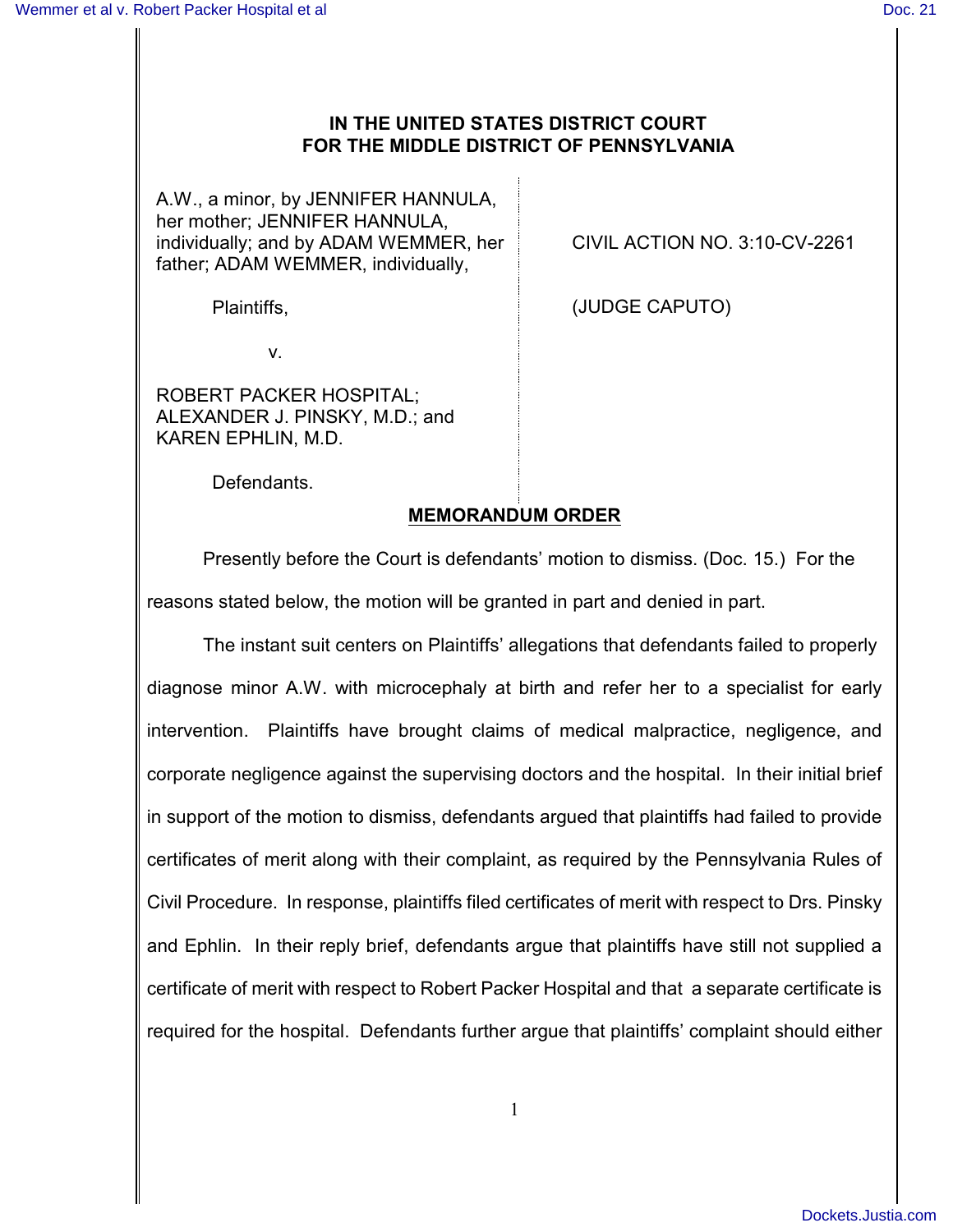be dismissed or plaintiffs should be ordered to file the separate certificate of merit. The Court agrees with defendants in part, and will order plaintiffs to file a separate certificate of merit with respect to Robert Packer Hospital within twenty-one (21) days.

A federal court sitting in diversity must apply state substantive law and federal procedural law. *Chamberlain v. Giampapa*, 210 F.3d 154, 158 (3d Cir. 2000) (citing *Eerie R.R. v. Tompkins*, 304 U.S. 64, 78 (1938)). Further, certificate of merit statutes are substantive state laws that must be applied by federal courts sitting in diversity. *Chamberlain*, 210 F.3d at 161.

Under Pennsylvania law, a party filing an "action based upon an allegation that a licensed professional deviated from an acceptable standard," Pa. R. Civ. P. 1042.3(a), must file a certificate of merit signed by the party or the party's attorney within sixty (60) days of the filing of the complaint. A "licensed professional" includes any person licensed as a health care provider as defined by Section 503 of the Medical Care Availability and Reduction of Error ("MCARE") Act, 40 P.S. § 1303.503. Pa. R. Civ. P. 1042.1(b)(1)(I). Under the MCARE Act, hospitals are health care providers. *See, e.g., Smith v. Friends Hosp.*, 928 A.2d 1072, 1075 (Pa. Super. 2007). The certificate of merit must demonstrate one of the following: (1) an appropriate licensed professional has supplied a written statement that there exists a reasonable probability that the care, skill or knowledge exercised or exhibited in the treatment, practice or work that is the subject of the complaint, fell outside acceptable professional standards and that such conduct was a cause in bringing about the harm; (2) the claim that the defendant deviated from an acceptable professional standard is based solely on allegations that other licensed professionals for whom this defendant is responsible deviated from an acceptable professional standard; or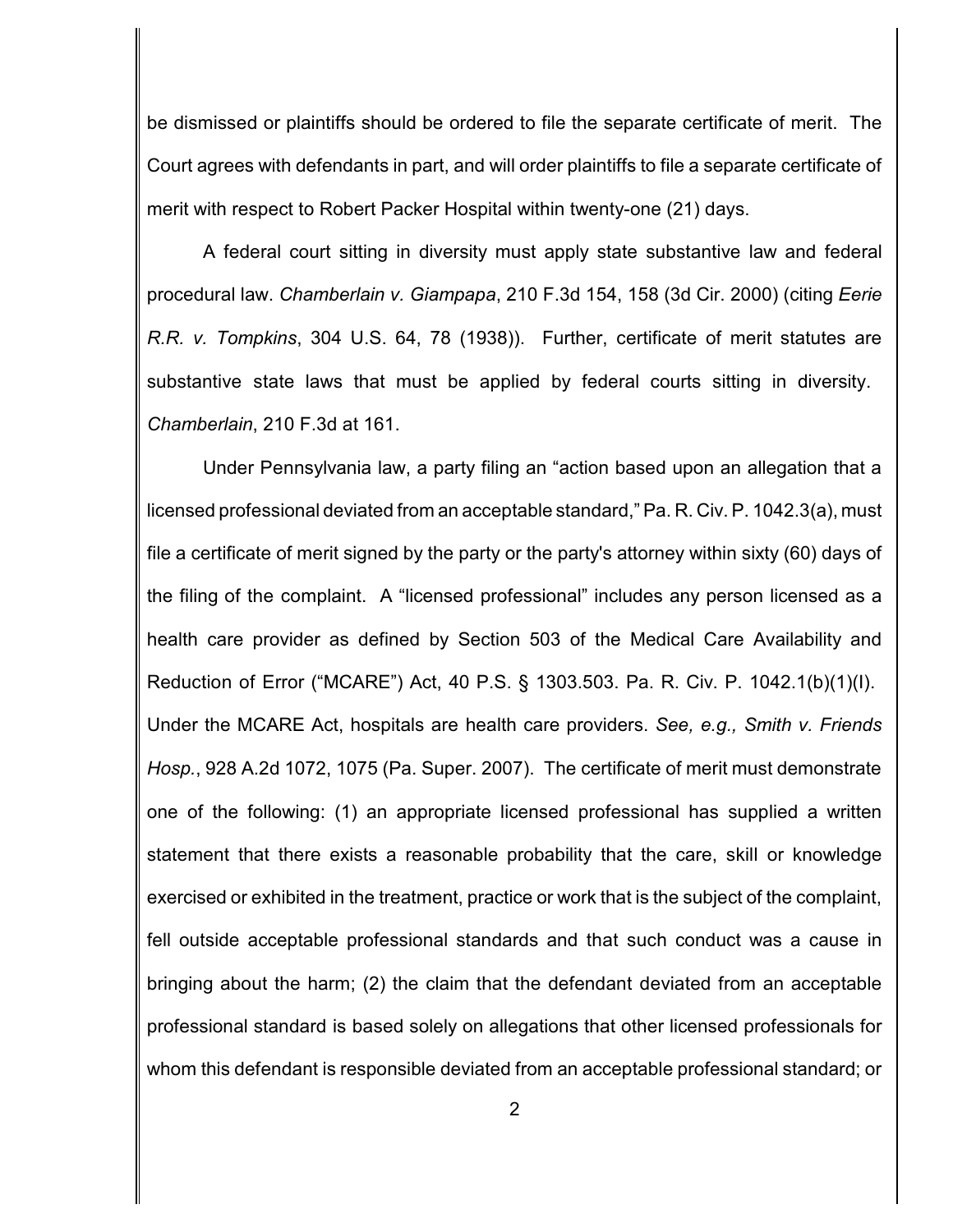(3) expert testimony of an appropriate licensed professional is unnecessary for prosecution of the claim. *Id*. Furthermore, Pa. R. Civ. P. 1042.3(b)(1) provides: "A *separate* certificate of merit shall be filed as to each licensed professional against whom a claim is asserted." (emphasis added.)

Regarding corporate negligence, this theory was first recognized by the Pennsylvania Supreme Court in *Thompson v. Nason Hospital*, 527 Pa. 330 (1991). There, it was found that a hospital owes some non-delegable duties directly to its patients, without requiring an injured party to establish the negligence of a third party. *Id.* at 338. Under this doctrine, a hospital is liable if it fails to uphold the proper standard of care owed to its patient. The plaintiff must show that the hospital had actual or constructive knowledge of the defect or procedures which created the harm and that the hospital's negligence was a substantial factor in bringing about the harm. *Id.* at 339.

Here, plaintiffs' have brought claims against Robert Packer Hospital for negligence on a theory of *respondeat superior* as well as corporate negligence. Because plaintiffs have asserted claims against Robert Packer Hospital for breaching the applicable standards of care, and the hospital is a "licensed professional," plaintiffs must submit a separate certificate of merit with respect to this defendant.